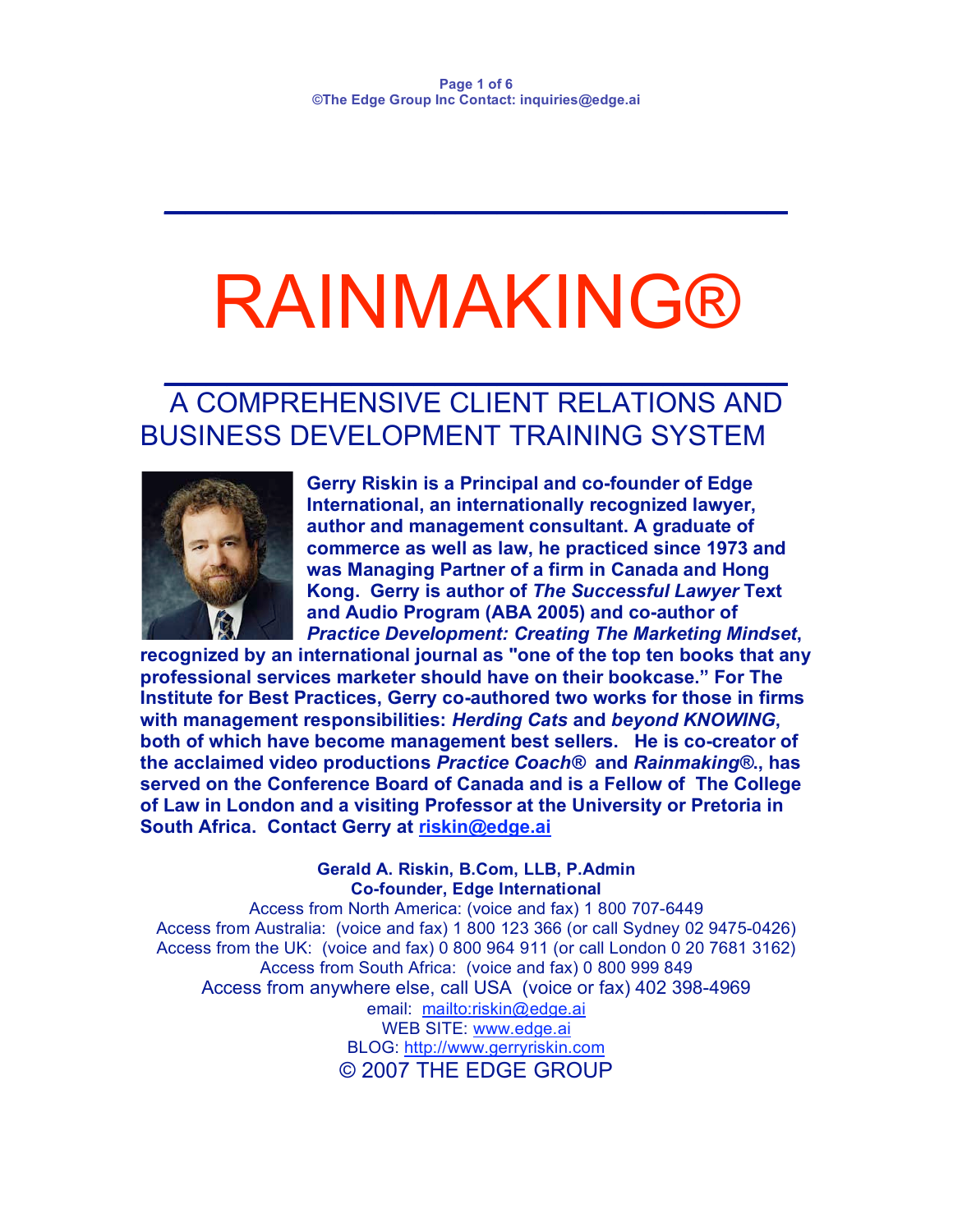# **BECAUSE TODAY'S COMPETITIVE CHALLENGES DEMAND A NEW STANDARD OF PERFORMANCE**

Historically, as trained professionals, we have been in great awe of those few professionals who seemed to possess the magical powers to attract and retain business. Many of us have been under the impression that these abilities must emanate from some secret source of knowledge, accessible only to a select few.

Thousands of articles have been published, but it remains painfully clear that effective business development is not the result of more knowledge. While some are naturally competent at working with clients, most of us must learn those skills. The difficulty with developing these capabilities has been in teaching them in a way that is practical and usable in the normal office setting.

Now there's RAINMAKING®. A dramatic departure from conventional approaches, RAINMAKING® develops the specific skills that are needed by professionals throughout the day for effectively handling a variety of client episodes.

The real difference in RAINMAKING® is that it provides a totally new way to teach these critical skills. While existing efforts have been content with simply reading articles or discussing complex theories, they overlook a fundamental fact: we learn by watching good examples, understanding basic steps to follow, practicing the skill, and receiving feedback.

RAINMAKING® doesn't focus on lectures. Instead it isolates critical business development and client-relations skills, and breaks them down into a few key steps. RAINMAKING® includes practice followed by feedback. This practical combination promotes usable "on assignment with clients" application.

The result is high performance "Rainmakers" possessing skills that enable them to approach client interactions with the energy and confidence necessary to be effective. Mastering these skills is a prime determinant of successful performance for professionals and their firms. Those who succeed will thrive. Those who don't will stagnate.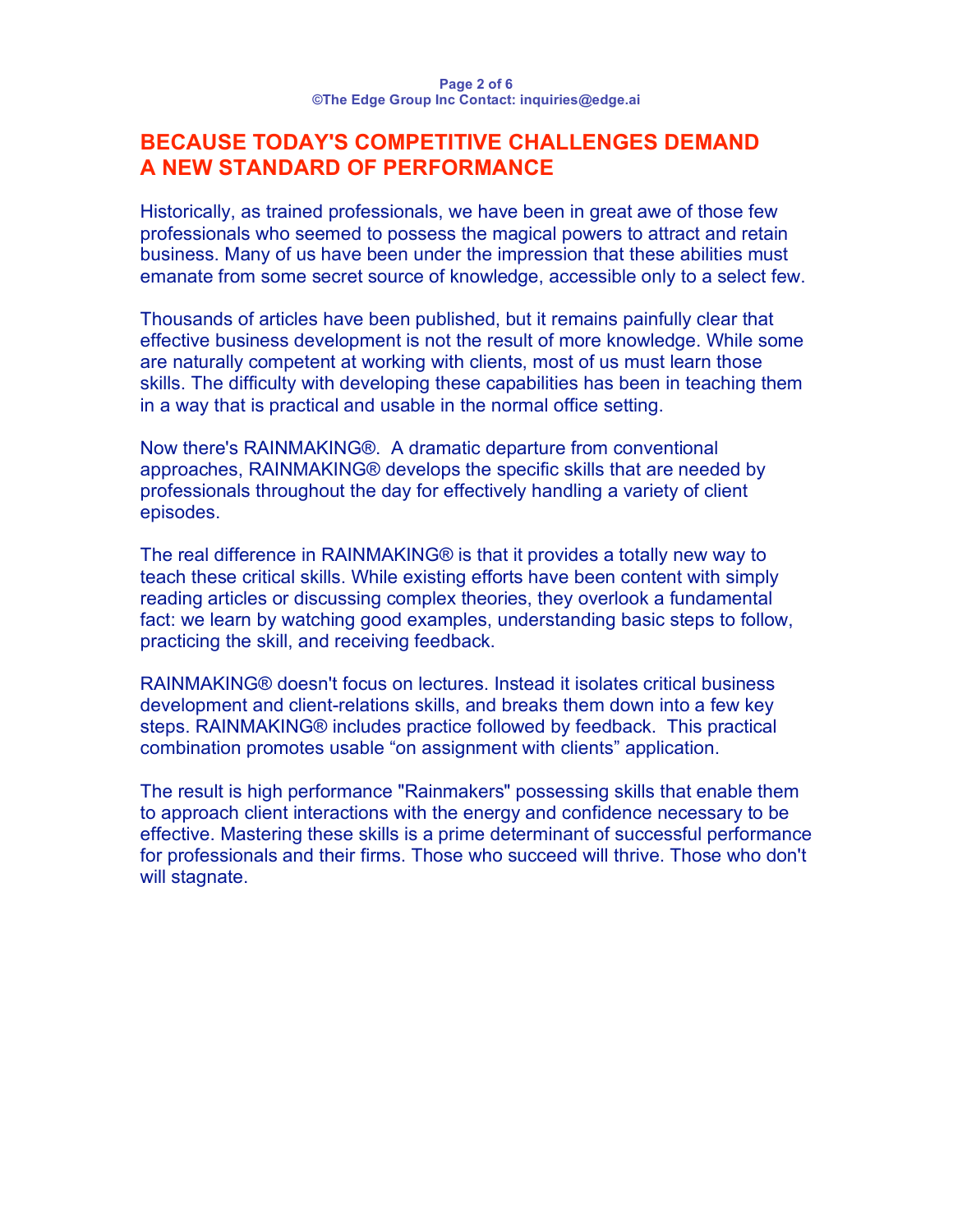#### **THE RAINMAKING® TRAINING PROCESS**

How do we teach a professional the skill of handling telephone inquiries from new prospective clients, the process for securing retainer fees, courting prospective client contacts, or cross selling existing clients on other services provided by the firm? The best learning process developed so far is called Behavioural Modeling. It involves five elements:

1. **A FRAMEWORK FOR UNDERSTANDING.** This is similar to the checklist provided to pilots to outline the required steps to take off and land an airplane. The framework is important to understanding the various elements of the example. In the RAINMAKING® program, participant workbooks provide a framework for understanding. Each contains a brief overview of the topic, its importance, the three to six key steps the professional is to follow, and a rationale for each of the key steps. The balance of the written materials include checklists or forms to aid participants in practicing the skills.

2. **A DEMONSTRATION.** If a picture is worth a thousand words, then an example or model can convey a complete story. In the RAINMAKING® program, sessions begin with a demonstration where a volunteer from the group handles a particular episode in a realistic manner. These demonstrations are an important element of the program.

3. **PRACTICE.** Watching someone drive a car does not build sufficient skills. Practice is essential to acquire a skill. Practice is at the heart of the RAINMAKING® program. Practice is required to perfect any skill. Practice builds the skill itself along with the confidence to try it in the real world following a training session. Practice is the vehicle in which the individual gets comfortable with applying new behaviour to everyday client interactions. By a careful learning design, every practitioner has the opportunity to practice becoming a competent Rainmaker. Real life situations are used. In each module of two hours, more than half of the training time is spent in practicing the specific skill.

4. **FEEDBACK**. Providing feedback lets participants know how they are doing. Similarly, they are directed on how their behaviour can be improved. Feedback is provided by several means within the RAINMAKING® program. First it comes from the other professionals, constructively passed on to participants. Feedback comes from the program leader who is constantly working with the participants during their practice sessions. Finally, because steps and principles have been carefully spelled out, one is able to be highly self–analytical about his or her own performance.

5. **TRANSFER**. This final phase ensures that skills acquired during the session are applied by the professionals back in their offices - in their "real world". Participants commit themselves to applying their newly acquired skills with clients. Following the implementation of these skills, participants report their progress at each subsequent training session.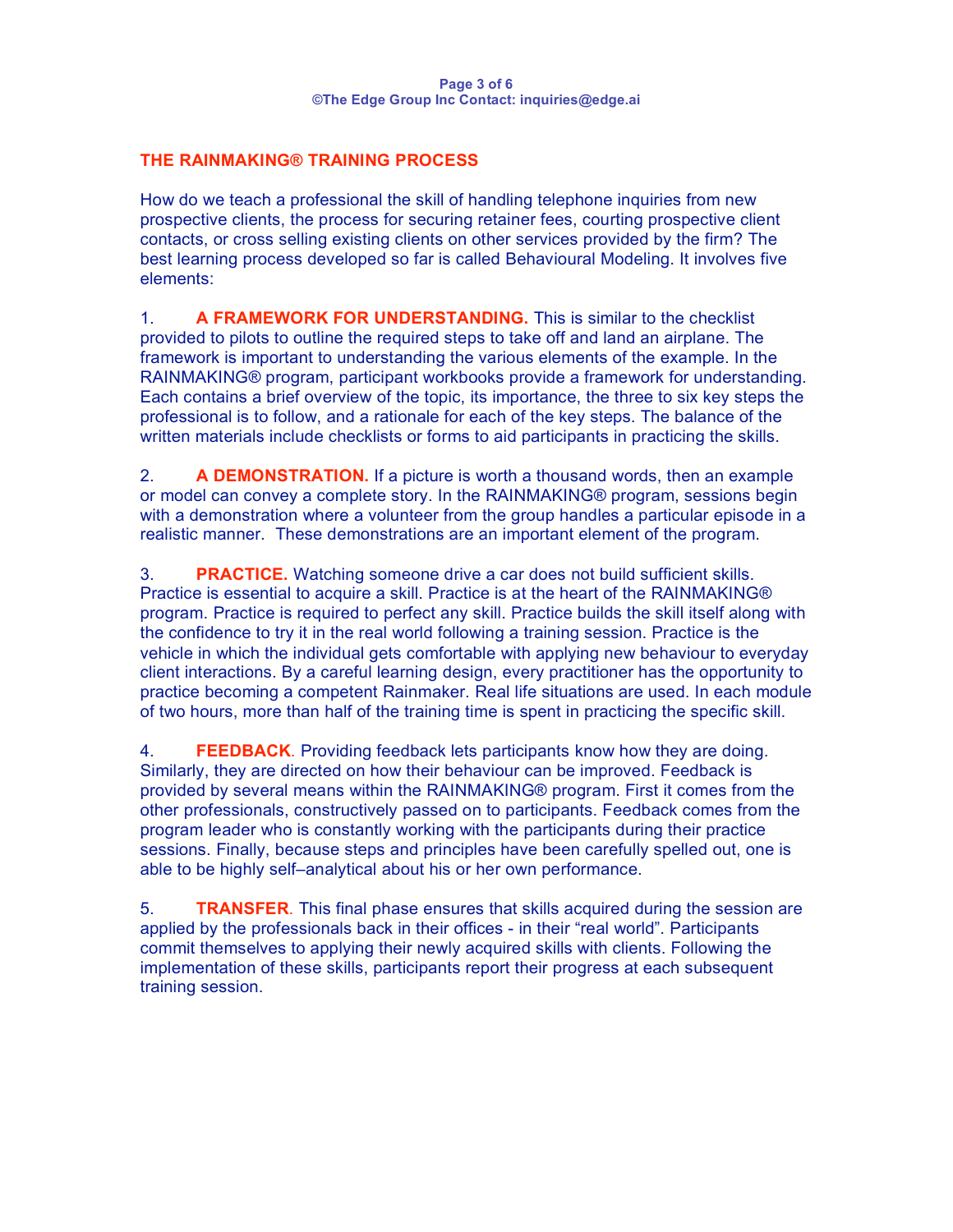# **THE RAINMAKING® MODULES**

RAINMAKING® is comprised of individual "stand–alone" modules designed to help professionals deal with the most frequently faced and difficult client situations.

#### MODULE ONE: **ACTIVE LISTENING**

At the very least, an inability to listen can cause confusion and misunderstanding, resulting in the loss of time and revenue. See the tremendous value in positively impacting client communications through active listening.

#### MODULE TWO: **HANDLING TELEPHONE INQUIRIES**

One of the greatest untapped resources for business development comes in the form of countless telephone inquiries from prospective clients. Discover ways to convert those inquiries into active on going clients of your firm.

# MODULE THREE: **COURTING PROSPECTIVE CLIENTS**

Many occasions will arise when you will make contact with people who may be prospective clients for your services. Learn how to follow up and take full advantage of those occasions.

#### MODULE FOUR: **MEETING THE PROSPECTIVE CLIENT**

The first meeting with a prospective client can be unnerving for even the most experienced professional. This session will show you how to handle the interaction effectively while maintaining a consultative atmosphere.

### MODULE FIVE: **MANAGING CLIENT EXPECTATIONS**

Many find out the hard way that clients don't appreciate good efforts that fall short of their expectations. This module teaches the basic steps to creating the ruler by which the client will inevitably measure your performance.

#### MODULE SIX: **REQUESTING RETAINER FEES**

One of the most difficult obstacles any professional must overcome is what appears to be the natural reluctance to ask for money. Discover the steps to making the request for an initial retainer relatively painless, for you and the client.

#### MODULE SEVEN: **CROSS SELLING SERVICES**

The one statistically proven business development fact is that the clients you already serve will continue to be the ongoing source of the great majority of your work. Learn the skill of cross selling them on the other services your firm provides.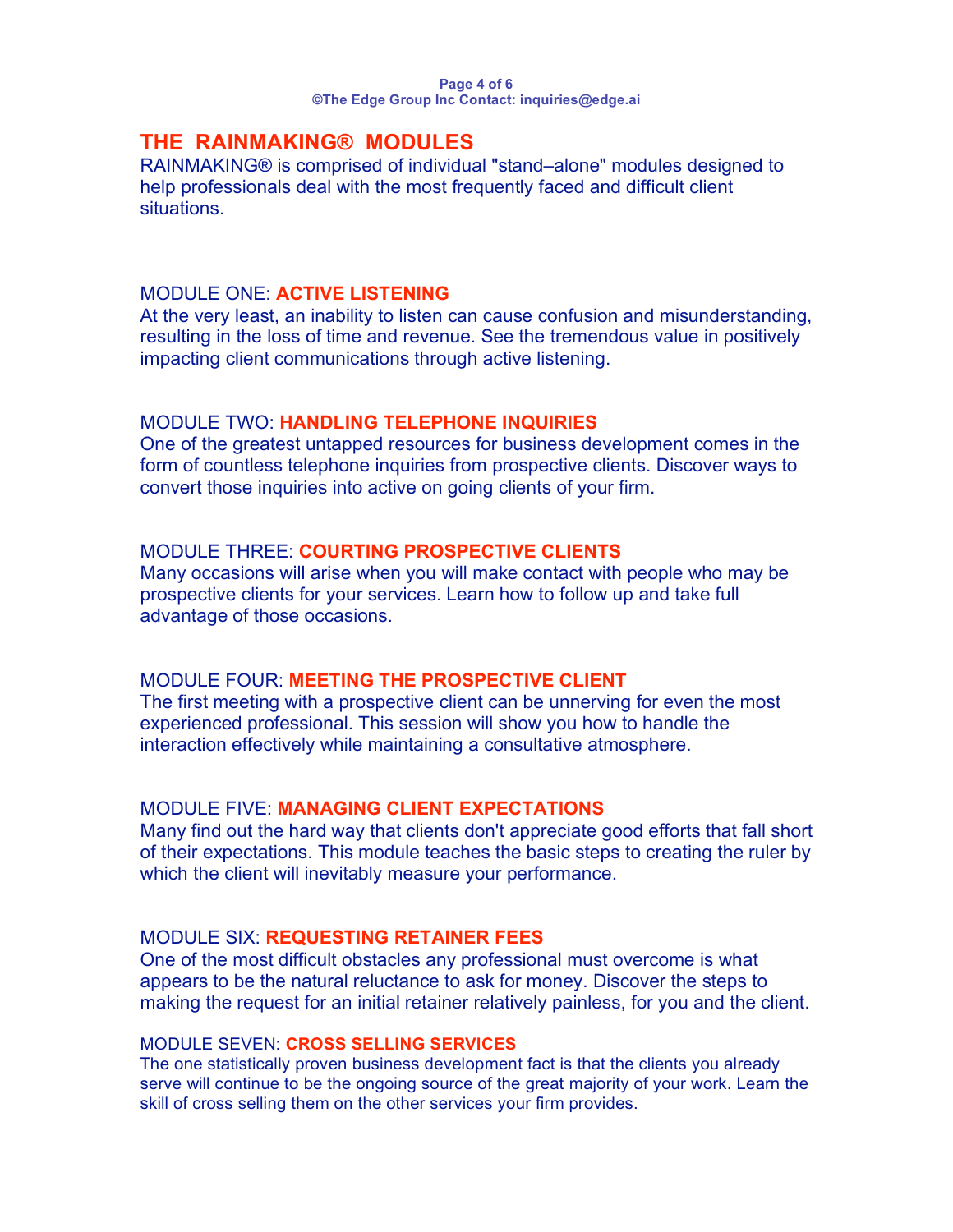#### MODULE EIGHT: **TRANSFERRING THE CLIENT**

So, you're transferring one of your clients to some other professional in your office because of the specialized nature of the client's situation. What happens if your client feels like they were passed off? Discover how to handle this effectively.

#### MODULE NINE: **ASKING FOR REFERRALS**

We just assume that our clients know that we would welcome new business. Unfortunately, referrals happen infrequently if left to chance. This module deals with ensuring an increased ongoing supply.

#### MODULE TEN: **DELEGATING CLIENT WORK**

This session will cover the basic steps for moving aspects of client work to other professionals without the traditional frustration faced by both delegator and delegatee.

#### MODULE ELEVEN: **HANDLING ACCOUNTS EXCEEDING ESTIMATES**

You've noted that your time on a client file exceeds that which you initially anticipated. What do you do: discount your time or simply bill and cross you fingers? This module outlines how to handle these situations more profitably.

#### MODULE TWELVE: **HANDLING CLIENT COMPLAINTS**

Central to rendering good service is mastering the skill it takes to deal with client problems. Here we build the skills necessary to handle complaint situations in such a way that we can at times dramatically improve the client relationship.

#### MODULE THIRTEEN: **BUILDING CLIENT RAPPORT**

Clients who trust and like us tend to perceive services rendered more positively and complain less. Building this rapport is a skill that many possess naturally and others can acquire.

#### MODULE FOURTEEN: **PRESENTING ADVICE**

Good quality professional services can be appreciated more by clients who not only understand them but who also feel a degree of participation in selecting from the menu of available alternatives (in harmony with the professional's considered recommendations).